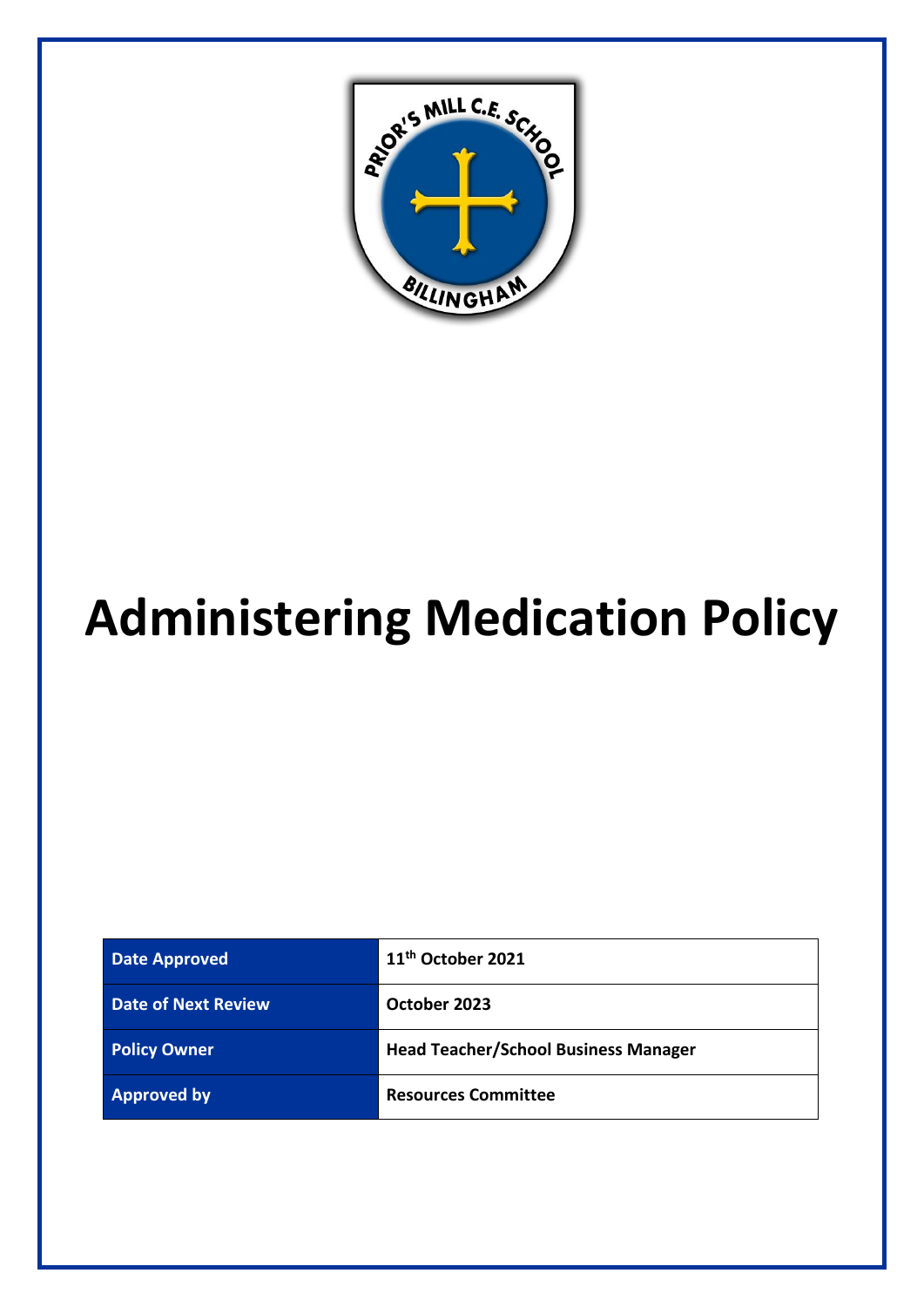## **Contents**

#### **Statement of Intent**

- 1. Legal Framework
- 2. Definitions
- 3. Key Roles and Responsibilities
- 4. Training of Staff
- 5. Receiving and Storing Medication
- 6. Administering Medication
- 7. Out of School Activities and Trips
- 8. Health Care Plans
- 9. Adrenaline Auto-injectors (AAIs)
- 10. Medical Emergencies
- 11. Monitoring and Review

## **Appendices**

Appendix A: Parental Agreement Form

Appendix B: Health Care Plan Template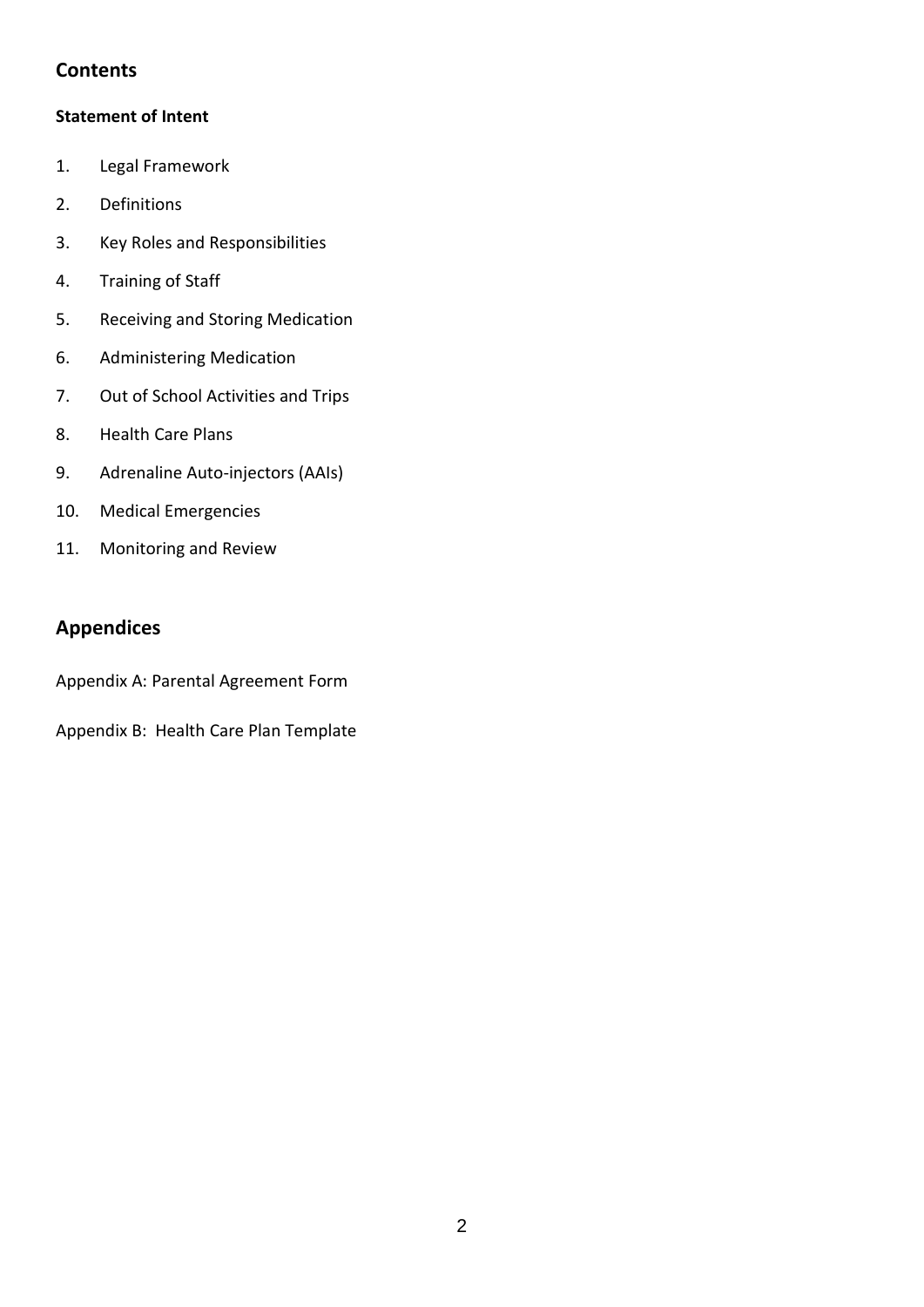### **Statement of Intent**

Prior's Mill CE Primary School will ensure that pupils with medical conditions receive appropriate care and support at school, in order for them to have full access to education and remain healthy.

This policy has been developed in line with the DfE's guidance: 'Supporting Pupils with Medical Conditions'.

The school is committed to ensuring that parents feel confident that we will provide effective support for their child's medical condition, and make the pupil feel safe whilst at school.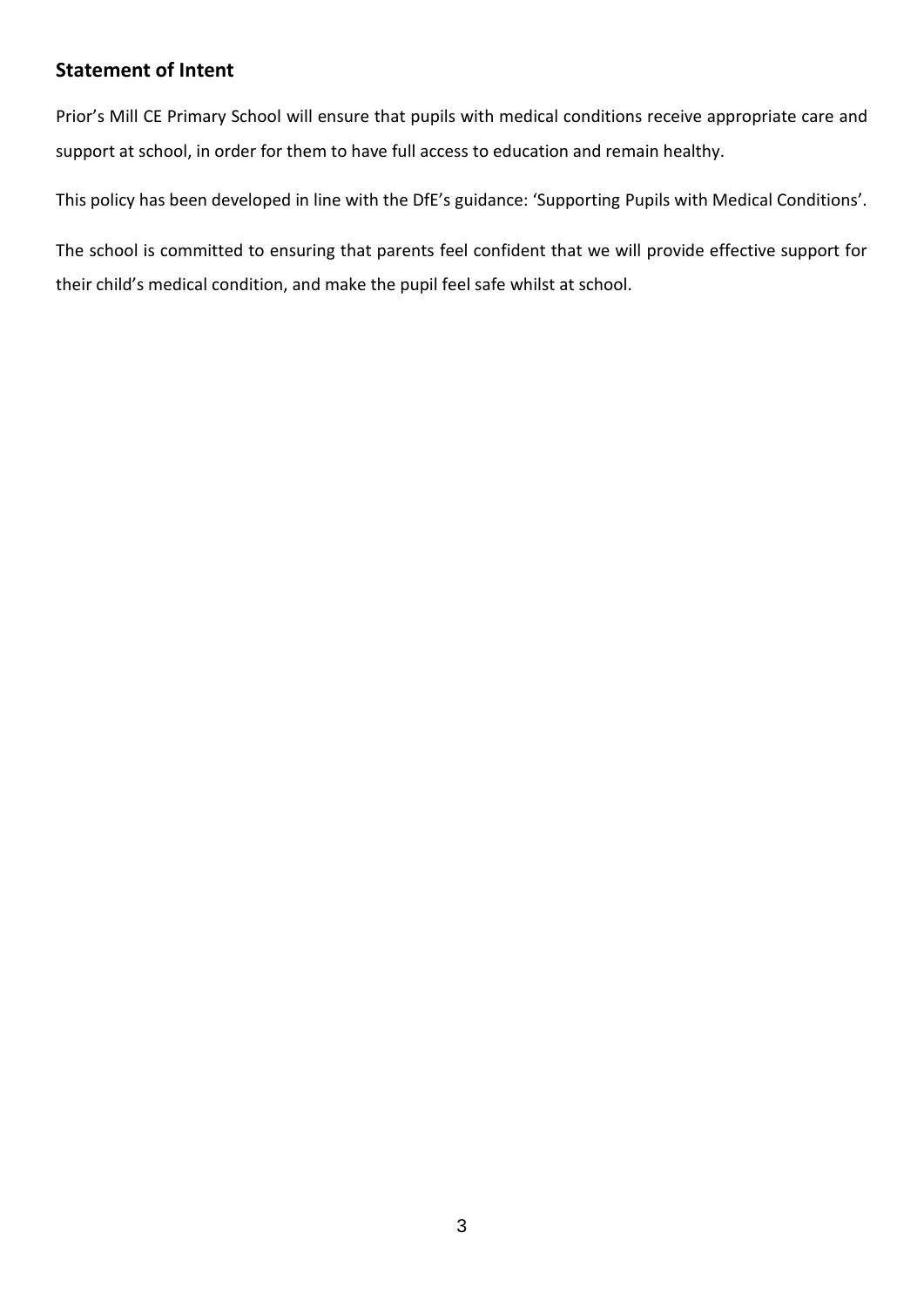#### **1. Legal Framework**

- 1.1 This policy has due regard to statutory legislation and guidance including, but not limited to, the following:
	- Children and Families Act 2014
	- DfE (2015) 'Supporting Pupils at School with Medical Conditions'
	- DfE (2017) 'Using Emergency Adrenaline Auto-injectors in Schools'
- 1.2 This policy is implemented in conjunction with the following school policies:
	- Supporting Pupils with Medical Conditions Policy
	- First Aid Policy
	- Complaints Procedures Policy

#### **2. Definitions**

- Prior's Mill CE Primary School defines "medication" as any prescribed or over the counter medicine.
- The school defines "prescription medication" as any drug or device prescribed by a doctor.
- The school defines a "staff member" as any member of staff employed at the school, including teachers.
- For the purpose of this policy, "medication" will be used to describe all types of medicine.
- The school defines a "controlled drug" as a drug around which there are strict legal controls due to the risk of dependence or addiction, e.g. morphine.

#### **3. Key Roles and Responsibilities**

#### 3.1 The **governing body** is responsible for:

- The implementation of this policy and procedures.
- Ensuring that this policy, as written, does not discriminate on any grounds, including but not limited to: ethnicity or national origin, culture, religion, gender, disability or sexual orientation.
- Handling complaints regarding this policy, as outlined in the school's Complaints Procedures Policy.
- Ensuring the correct level of insurance is in place for the administration of medication.
- Ensuring that members of staff who provide support to pupils with medical conditions are suitably trained and have access to information needed.
- Ensuring that relevant health and social care professionals are consulted in order to guarantee that the needs of pupils with medical conditions are properly supported.
- Managing any complaints or concerns regarding the support provided or administration of medicine using the school's Complaints Procedures Policy.

#### 3.2 The **headteacher** is responsible for:

- The day-to-day implementation and management of this policy and relevant procedures.
- Ensuring that appropriate training is undertaken by staff members administering medication.
- Ensuring that staff members understand the local emergency services' cover arrangements and that the correct information is provided for the navigation system.
- Organising another appropriately trained individual to take over the role of administering medication in the case of staff absence.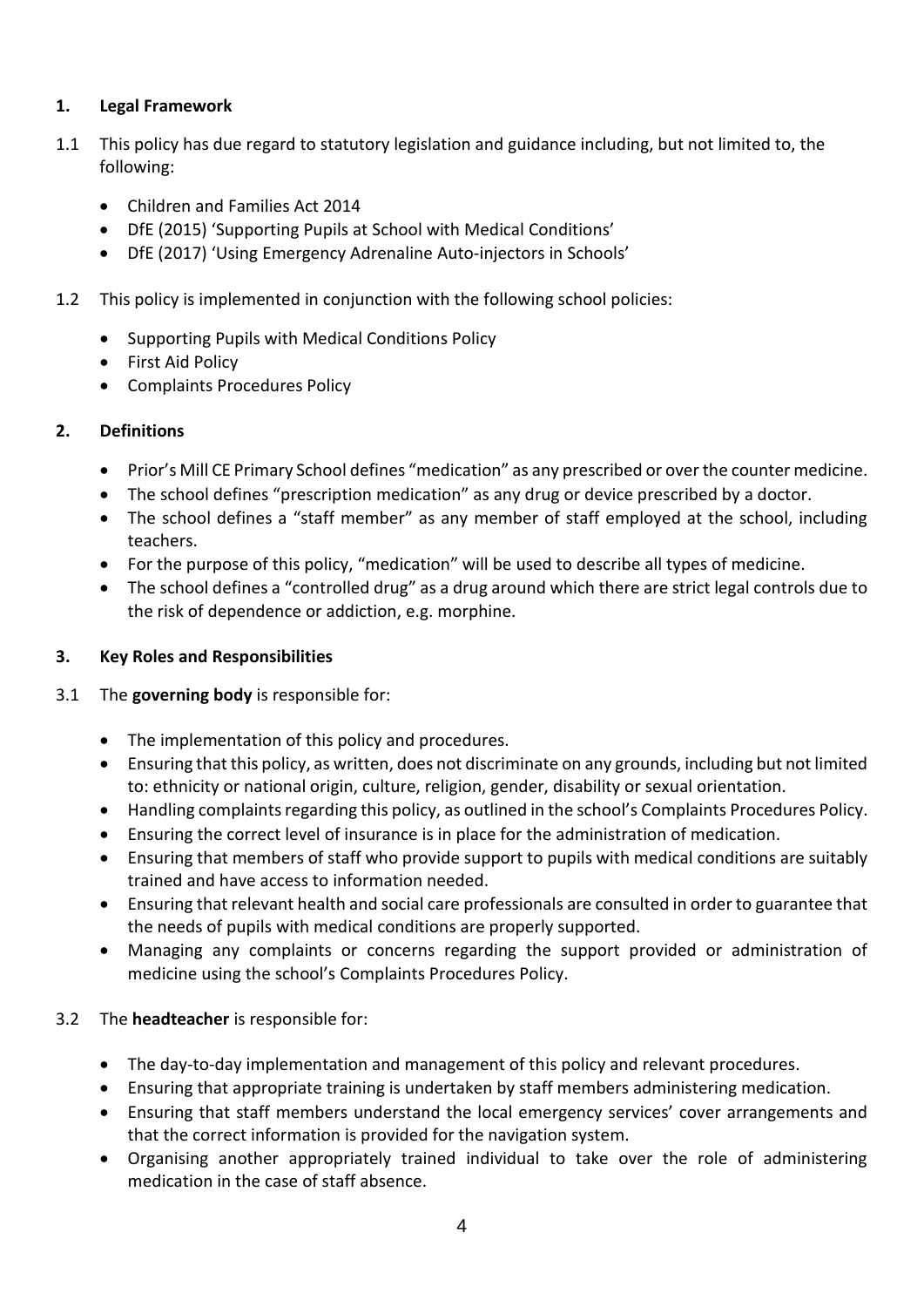- Ensuring that all necessary risk assessments are carried out regarding the administration of medication, including for school trips and external activities.
- 3.3 All staff are responsible for:
	- Adhering to this policy and ensuring pupils do so also.
	- Carrying out their duties that arise from this policy fairly and consistently.
- 3.4 Parents are responsible for:
	- Keeping the school informed about any changes to their child's health.
	- Completing a Medication Administration Form (Appendix A) prior to bringing any medication into school.
	- Discussing medications with their child prior to requesting that a staff member administers the medication.

#### **4. Training of Staff**

- 4.1 Where it is a necessary or vital component of their job role, staff will undertake training on administering medication in line with this policy as part of their new starter induction.
- 4.2 The headteacher will ensure that a sufficient number of staff are suitably trained in administering medication.
- 4.3 A sufficient number of staff will undergo basic training on the administering of medication to ensure that, if exceptional circumstances arise where there is no designated administrator of medication available, pupils can still receive their medication from a trained member of staff.
- 4.4 Staff will be advised not to agree to taking on the responsibility of administering medication until they have received appropriate training and can make an informed choice.
- 4.5 The school will ensure that, as part of their training, staff members are informed that they cannot be required to administer medication to pupils, and that this is entirely voluntary, unless the supporting of pupils with medical conditions is central to their role within the school.
- 4.6 Training will also cover the appropriate procedures and courses of action with regard to the following exceptional situations:
	- The timing of the medication's administration is crucial to the health of the child
	- Some technical or medical knowledge is required to administer the medication
	- Intimate contact with the pupil is necessary
- 4.7 Staff members will be made aware that if they administer medication to a pupil, they take on a legal responsibility to do so correctly; hence, staff members will be encouraged not to administer medication in the above situations if they do not feel comfortable and confident in doing so, even if they have received training.

#### **5. Receiving and Storing Medication**

- 5.1 The parents of pupils who need medication administered at school will be given a Medication Administration Consent Form to complete and sign; the signed consent form will be returned to the school before staff can administer medication to pupils under the age of 16.
- 5.2 A signed copy of the parental consent form will be kept and no medication will be administered if this consent form is not present.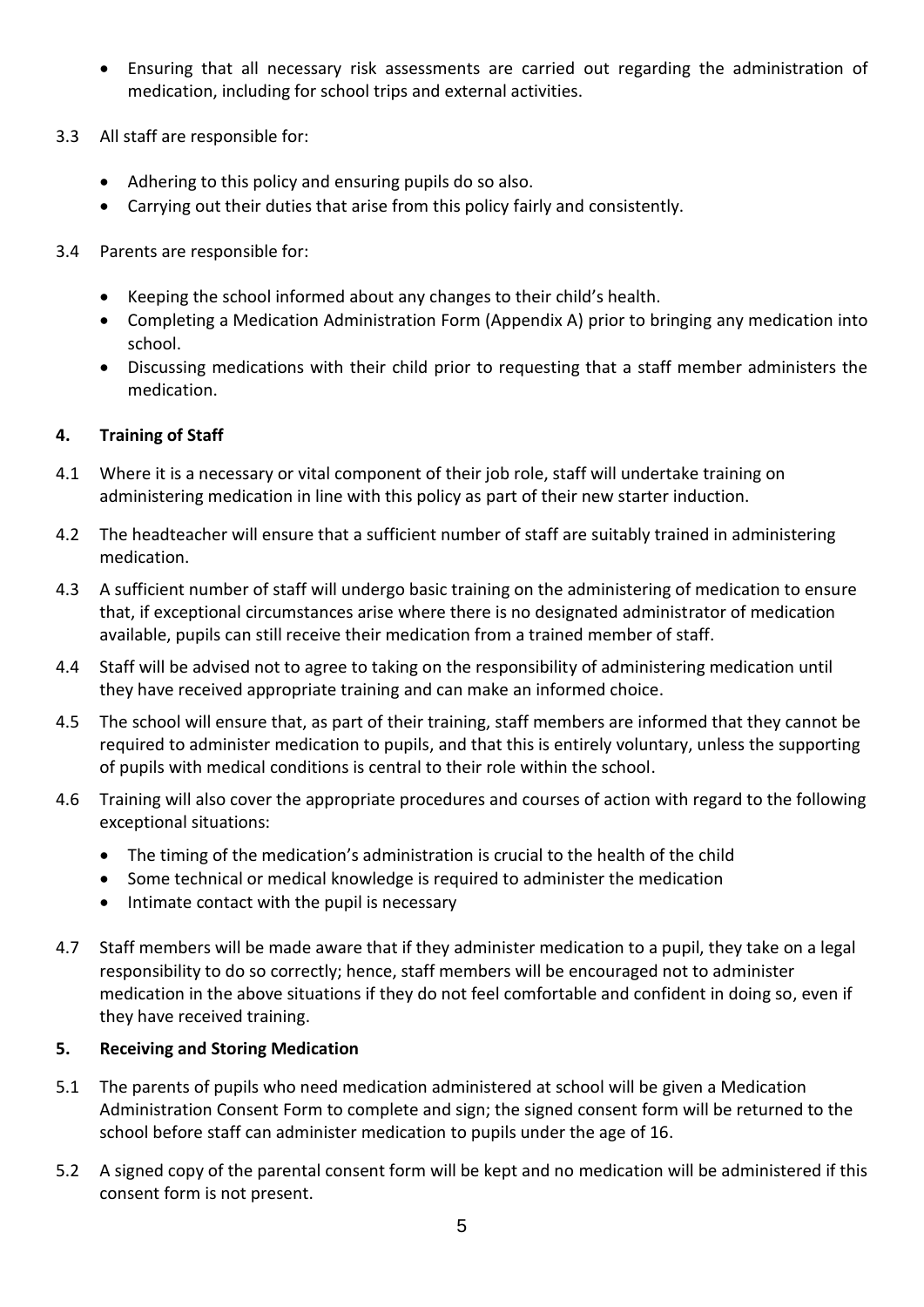- 5.3 Consent obtained from parents will be renewed annually or when necessary.
- 5.4 The school will not, under any circumstances, administer aspirin unless there is evidence that it has been prescribed by a doctor.
- 5.5 The school will only allow prescribed medication, and only a maximum of **four weeks'** supply, to be stored in the school.
- 5.6 The school will only administer prescribed medicines that require four doses daily as fewer doses can be administered outside of the school day by family members.
- 5.7 The school will administer non-prescription medicines e.g. Calpol, if it would be detrimental to the child to not do so. A signed parental consent form must be completed in each circumstance and medication will not be stored on site.
- 5.8 Parents will be advised to keep medication provided to the school in the original packaging, complete with instructions. This does not apply to insulin, which can be stored in an insulin pen.
- 5.9 The school will ensure that all medications, with the exception of insulin, are kept appropriately, according to the product instructions, and are securely stored in a place inaccessible to pupils. Medication is stored in a locked medical cabinet or fridge.
- 5.10 Medication will be stored according to the following stipulations:
	- In the original container alongside the instructions
	- Clearly labelled with the name of the pupil and the name and correct dosage of the drug
	- Clearly labelled with the frequency of administration, any likely side effects and the expiry date
	- Alongside the parental consent form
- 5.11 Medication that does not meet these criteria will not be administered.
- 5.12 Medication that may be required in emergency circumstances, e.g. asthma inhalers and EpiPens, will not be kept in locked cupboards. Such medication will be stored in the individual's classroom so that they are readily accessible to pupils who may need them and can self-administer, and staff members who will need to administer them in emergency situations.
- 5.13 The school will allow pupils who are capable of carrying their own inhalers to do so, provided parental consent has been obtained.
- 5.14 The school will ensure that spare inhalers for pupils are kept safe and secure in preparation for the event that the original is misplaced. Emergency inhalers are located in the school office in Key Stage 2 building and in the Key Stage 1 building Auxiliary Room.
- 5.15 The school will not store surplus or out-of-date medication, and parents will be asked to collect containers for delivery back to the chemist.
- 5.16 The school will ensure that pupils know where their medication is at all times and are able to access them immediately. Class teachers and teaching assistants are aware how to access medication across both buildings.
- 5.17 Needles and sharp objects will always be disposed of in the 'sharps' box which is held in the medical cabinet in the school office.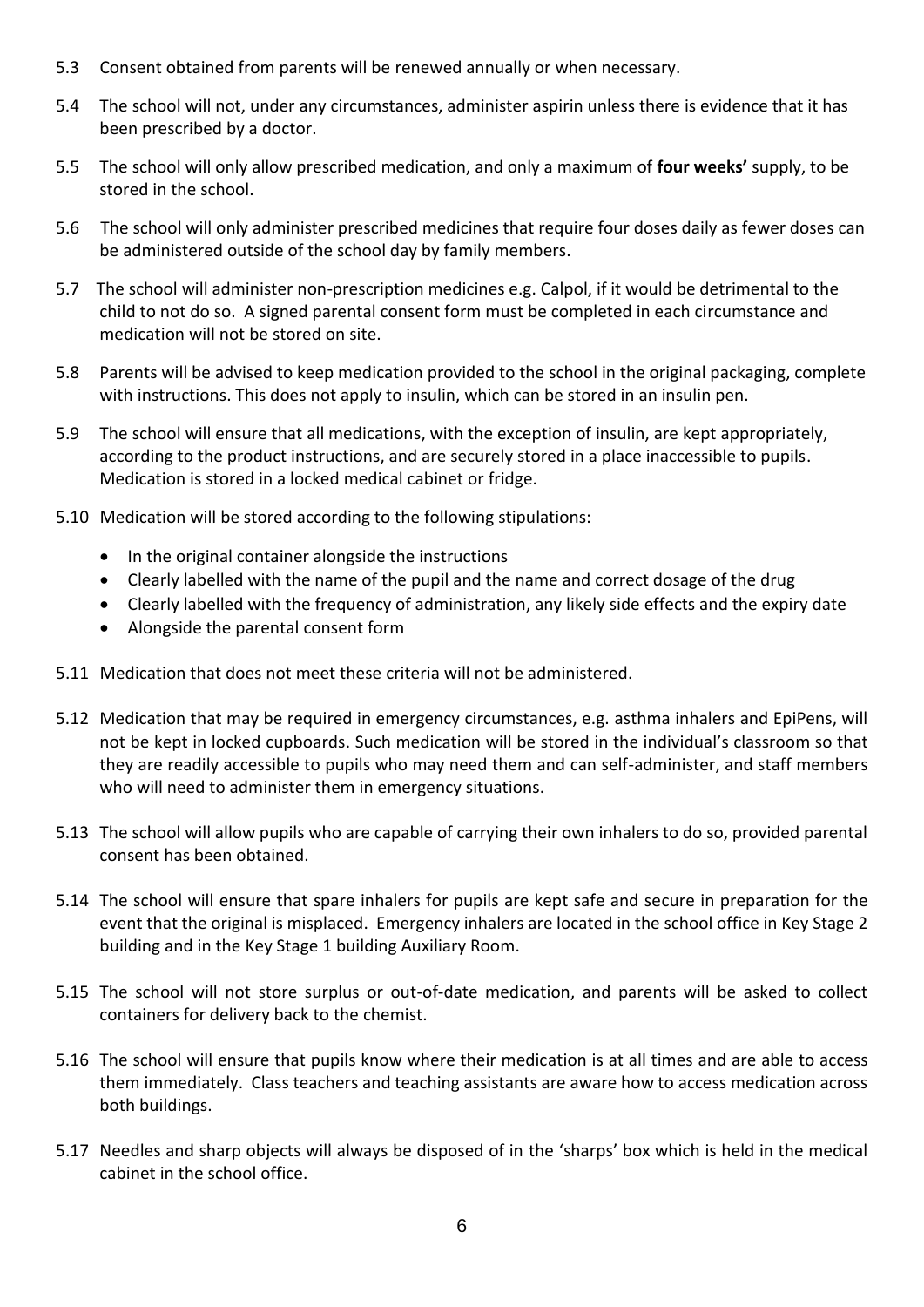#### **6. Administering Medication**

- 6.1 Medication will only be administered at school if it would be detrimental to the pupil not to do so.
- 6.2 Staff will check the expiry date of each medication being administered to the pupil each time it is administered.
- 6.3 Prior to administering medication, staff members will check the maximum dosage and when the previous dose was taken.
- 6.4 Only suitably qualified members of staff will administer a controlled drug.
- 6.5 Medication will be administered in a private and comfortable environment and, as far as possible, in the same room as the medication is stored.
- 6.6 If necessary, the room will be equipped with the following provisions:
	- Arrangements for increased privacy where intimate contact is necessary
	- Facilities to enable staff members to wash their hands before and after administering medication, and to clean any equipment after use if necessary
	- Available PPE for use where necessary
- 6.7 Before administering medication, the responsible member of staff should check:
	- The pupil's identity.
	- That the school possesses written consent from a parent.
	- That the medication name and strength and dose instructions match the details on the consent form.
	- That the name on the medication label is the name of the pupil who is being given the medication.
	- That the medication to be given is within its expiry date.
	- That the child has not already been given the medication within the accepted timeframe.
	- If there are any concerns surrounding giving medication to a pupil, the medication will not be administered and the school will consult with the pupil's parent or a healthcare professional, documenting any action taken.
	- If a pupil cannot receive medication in the method supplied, e.g. a capsule cannot be swallowed, written instructions on how to administer the medication must be provided by the pupil's parent, following advice from a healthcare professional.
- 6.8 Where appropriate, pupils will be encouraged to take their own medication under the supervision of a staff member, provided that parental consent for this has been obtained.
- 6.9 If a pupil refuses to take their medication, staff will not force them to do so and parents will be informed so that alternative options can be considered.
- 6.10 The school will not be held responsible for any side effects that occur when medication is taken correctly.
- 6.11 Written records will be kept of all medication administered to pupils, including the date and time that medication was administered and the name of the staff member responsible.
- 6.12 Records are stored in accordance with GDPR.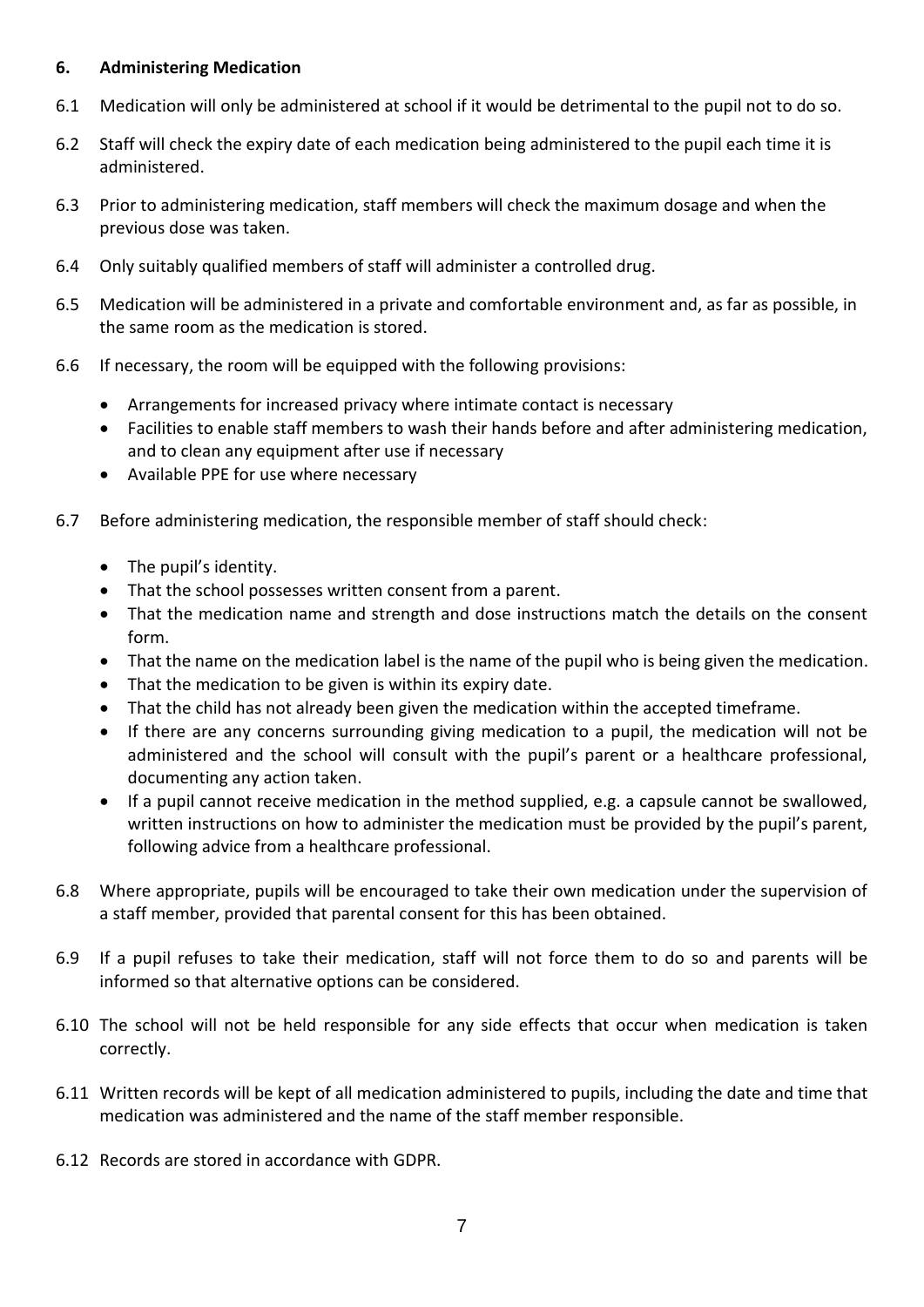#### **7. Out of School Activities and Trips**

- 7.1 In the event of a school trip or activity which involves leaving the school premises, medication and devices such as insulin pens and asthma inhalers, will be readily available to staff and pupils.
- 7.2 If possible and appropriate, pupils will carry certain medications themselves, e.g. asthma inhalers.
- 7.3 If the medication is not one that should be carried by pupils, e.g. capsules, or if pupils are very young or have complex needs that mean they need assistance with taking the medication, the medication will be carried by a designated staff member for the duration of the trip or activity.
- 7.4 There will be at least **one** staff member who is trained to administer medication on every out-ofschool trip or activity which pupils with medical conditions will attend.
- 7.5 Staff members will ensure that they are aware of any pupil who will need medication administered during the trip or activity and will make certain that they are aware of the correct timings that medication will need to be administered.
- 7.6 If the out-of-school trip or activity will be over an extended period of time, e.g. an overnight stay, the school will ensure that there is a record of the frequency at which pupils need to take their medication, and any other information that may be relevant. This record should be kept by a designated trained staff member who is present on the trip and can manage the administering of medication.
- 7.7 All staff members, volunteers and other adults present on out-of-school trips or activities will be made aware what should be done in the case of a medical emergency with regard to the specific medical needs and conditions of the pupil, e.g. what to do if an epileptic pupil has a seizure.

#### **8. Health Care Plans (HCPs)**

8.1 The school, healthcare professionals and parents agree, based on evidence, whether an HCP will be required for a pupil, or whether it would be inappropriate or disproportionate to their level of need. If no consensus can be reached, the headteacher will make the final decision.

The school, parents and a relevant healthcare professional will work in partnership to create and review HCPs. Where appropriate, the pupil will also be involved in the process.

#### 8.2 HCPs will include the following information:

- Pupil details: name, date of birth, class, emergency contact number
- Contributors to the plan
- Description of the medical need(s) including information on treatments, facilities, equipment or devices needed
- Known triggers
- Medication information including name, dose, timing, side effects, contra-indications, method of administration
- Daily care requirements
- The support needed for the pupil's educational, social and emotional needs
- Arrangements for school visits/trips
- What constitutes an emergency and actions to take if an emergency occurs
- Who is responsible in the event of an emergency
- Other useful information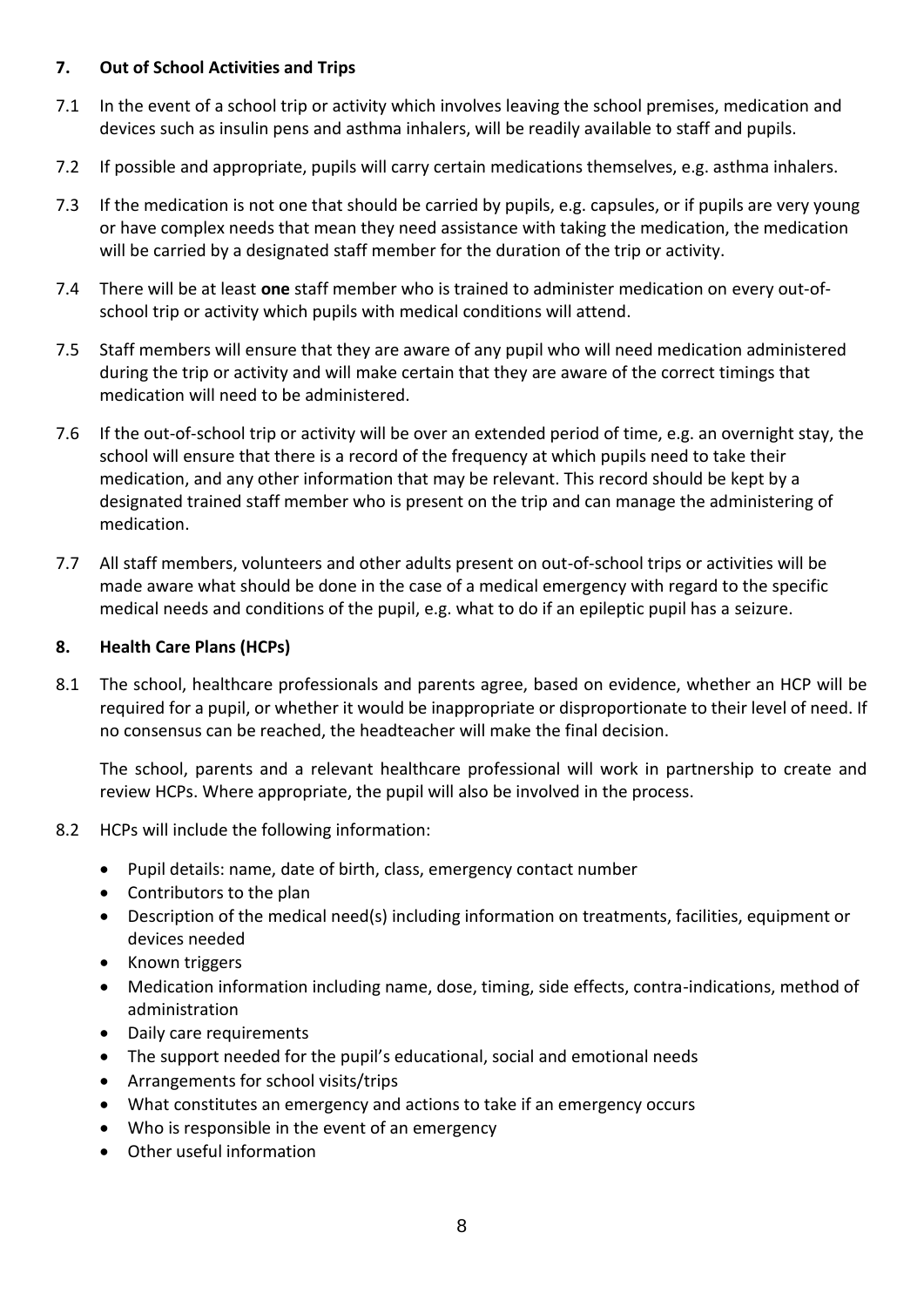Where a pupil has an emergency healthcare plan prepared by their lead clinician, this will be used to inform the HCP.

HCPs will be easily accessible to those who need to refer to them, but confidentiality will be preserved. HCPs will be reviewed on at least an annual basis, or when a child's medical circumstances change, whichever is sooner.

Where a pupil has an EHC plan, the HCP will be linked to it or become part of it. Where a child has SEND but does not have a EHC plan, their SEND will be mentioned in their HCP.

Where a child is returning from a period of hospital education, alternative provision or home tuition, the school will work with the LA and education provider to ensure that their HCP identifies the support the child will need to reintegrate.

#### **9. Adrenaline Auto-injectors (AAIs)**

- 9.1 The school has obtained a supply of spare AAIs from a pharmaceutical supplier that can be used in the case of a medical emergency for pupils who are at risk of anaphylaxis, but whose devices are not available or not working.
- 9.2 The **headteacher** will ensure that all relevant staff members are aware of how to submit a request to the pharmaceutical supplier to purchase these AAIs and the need to include in the request:
	- The name of the school.
	- The purposes for which the product is required.
	- The total quantity required.
- 9.3 Where possible, the school will hold one brand of AAI to avoid confusion with administration and training; however, subject to the brands pupils are prescribed, the school may decide to purchase multiple brands.
- 9.4 The school will purchase AAIs in accordance with age-based criteria, relevant to the age of pupils at risk of anaphylaxis, to ensure the school adheres to the correct dosage requirements. These are as follows:
	- For pupils under age 6: 0.15 milligrams of adrenaline
	- For pupils aged 6-12: 0.3 milligrams of adrenaline
- 9.5 Designated staff members who are suitably trained and confident in their ability to do so will administer AAIs. (First Aid Trained staff – Teaching Assistants and Business Team)
- 9.6 As part of their training, first aid trained staff members will be made aware of:
	- How to recognise the signs and symptoms of severe allergic reactions and anaphylaxis.
	- Where to find AAIs in the case of an emergency.
	- The correct dosage amounts in correlation with the age of the pupil. (Refer to HCP)
	- How to respond appropriately to a request for help from another member of staff.
	- How to recognise when emergency action is necessary.
	- How to make appropriate records of allergic reactions.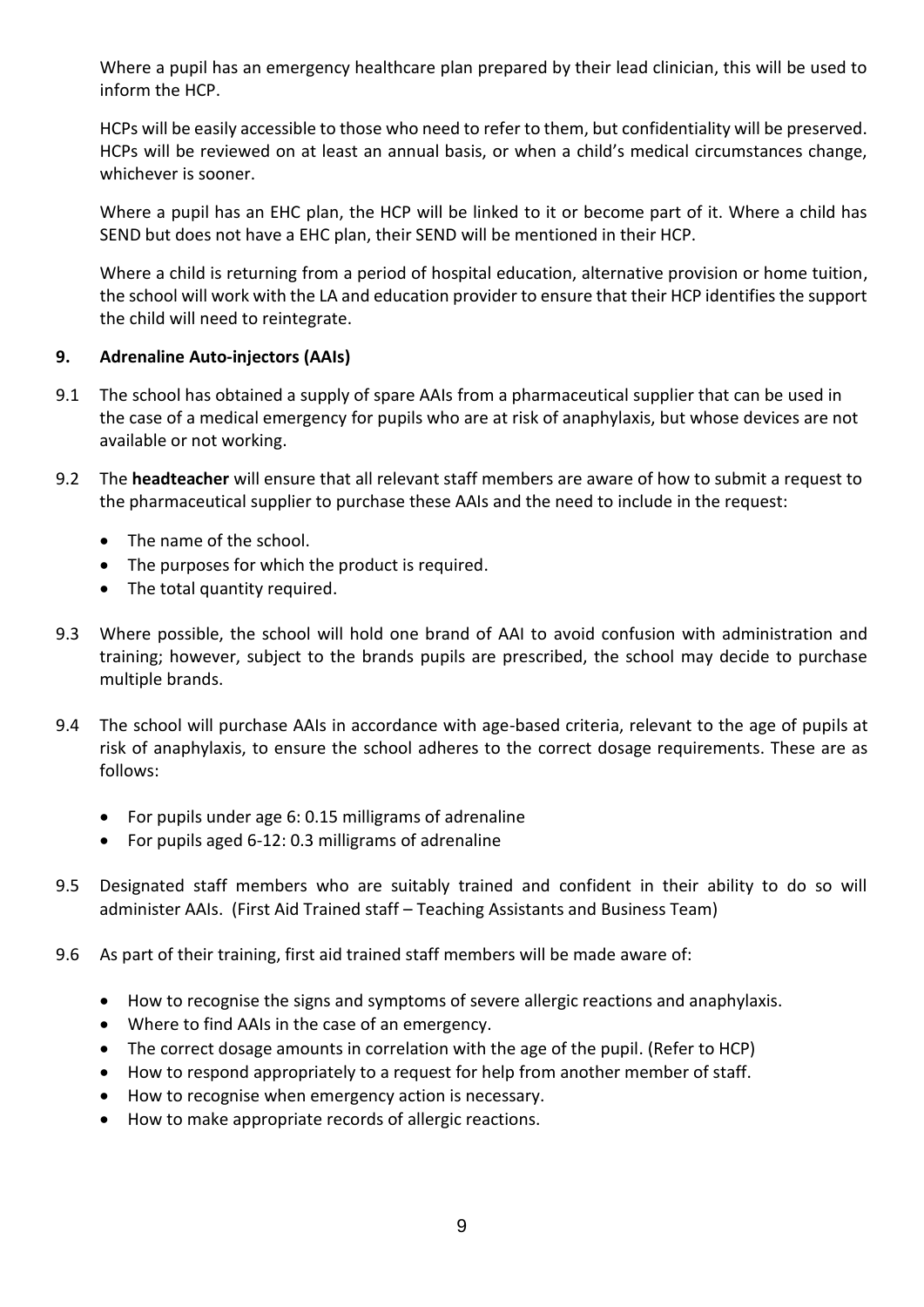- 9.7 The emergency anaphylaxis kit(s) can be found at the following locations:
	- Key Stage 1 building Auxiliary Room
	- Key Stage 2 building School Office
- 9.8 Medical authorisation and parental consent will be obtained from all pupils believed to be at risk of anaphylaxis for the use of these spare AAIs in emergency situations.
- 9.9 Where consent and authorisation has been obtained, this will be recorded in their HCP. The school will maintain a **Register of AAIs**, copies of which will be kept in **each classroom** and in the **school office**, which lists pupils to whom spare AAIs can be administered.
- 9.10 Where an AAI has been administered, parents and emergency services will be contacted.

#### **10. Medical Emergencies**

10.1 Medical emergencies will be handled in line with the **First Aid Policy**.

#### **11. Monitoring and Review**

This policy will be reviewed every two years by the governing body and the headteacher.

Records of medication which have been administered on school grounds will be monitored and the information will be used to improve school procedures.

Staff members who are trained to administer medication will routinely recommend any improvements to the procedure.

Prior's Mill CE Primary School will seek advice from any relevant healthcare professionals as deemed necessary.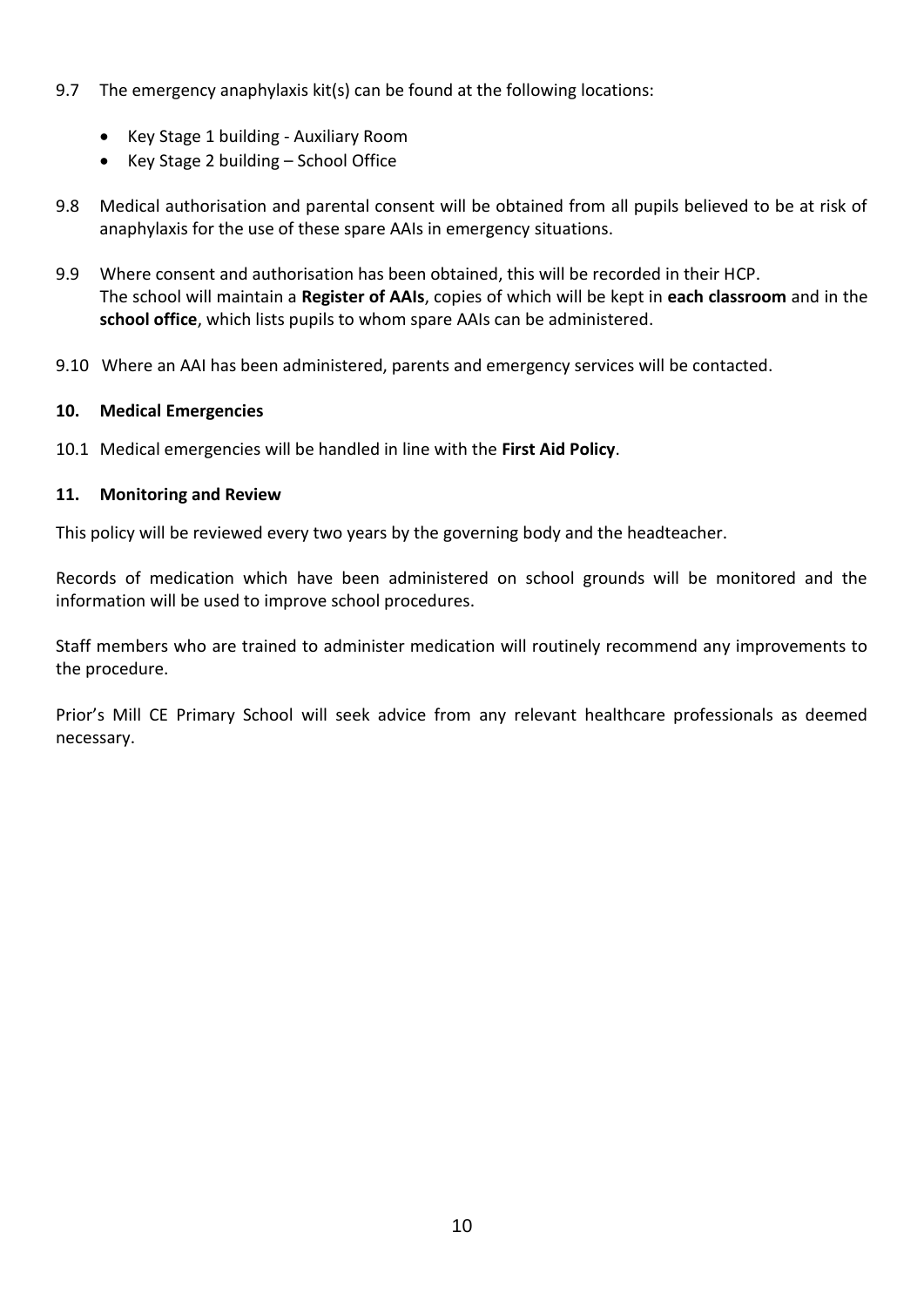## **Parental Agreement for the School to Administer Medication**

The school will not give your child medicine unless you complete and sign this form.

#### **Pupil Details**

| Surname:                             |        |  |
|--------------------------------------|--------|--|
| Forename:                            |        |  |
| Date of Birth:                       | Class: |  |
| <b>Medical Condition or Illness:</b> |        |  |

#### **Medication**

| Date given to school:                                         | How long is course of medicine:   |  |  |  |
|---------------------------------------------------------------|-----------------------------------|--|--|--|
| Name and/or type of medicine (as described on the container): |                                   |  |  |  |
|                                                               |                                   |  |  |  |
| Expiry date:                                                  | Self-Administration: Yes /<br>No. |  |  |  |
| Dosage and method:                                            |                                   |  |  |  |
| Timing:                                                       |                                   |  |  |  |
| Special precautions and/or other instructions:                |                                   |  |  |  |
| Any side effects that the school needs to know about:         |                                   |  |  |  |
| Procedures to take in an emergency:                           |                                   |  |  |  |

The above information is, to the best of my knowledge, accurate at the time of writing and I give consent for school staff to administer medicine in accordance with the relevant policies. I will inform the school immediately, in writing, if there is any change in dosage or frequency of the medication, or if the medicine is stopped. I accept that this is a service which the school is not obliged to undertake.

| Name:                  |               |
|------------------------|---------------|
| Relationship to Pupil: | Telephone No: |
| Signature:             | Date:         |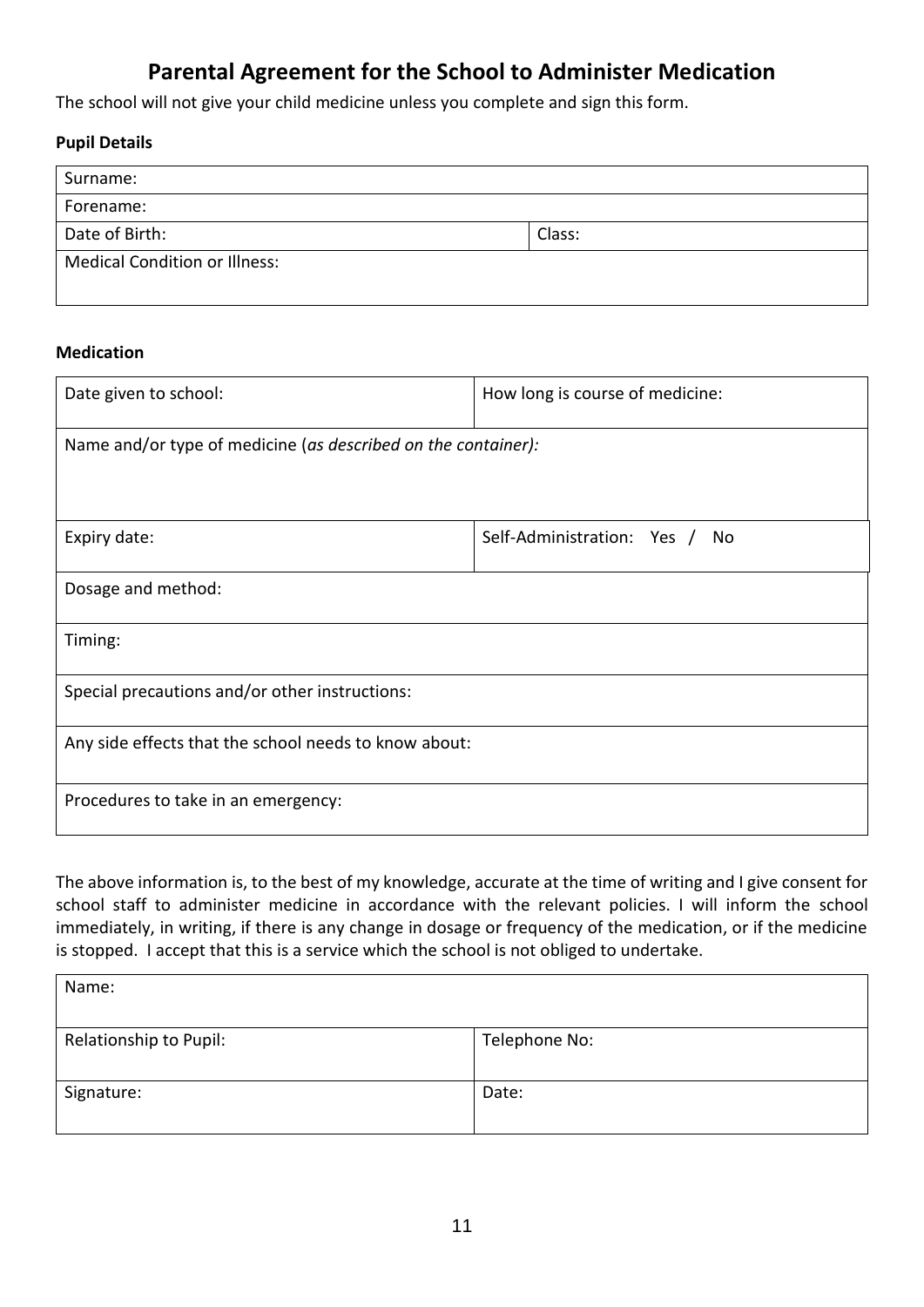# **Record of Medicine Administered to an Individual Pupil**

*Staff member is to check when last dose was taken prior to any medication being administered.*

| <b>Date</b> | <b>Time</b> | <b>Expiry Date</b><br><b>Checked</b> | <b>Dosage Given</b> | <b>Administered By</b><br>(print name) | <b>Side Effects</b> |
|-------------|-------------|--------------------------------------|---------------------|----------------------------------------|---------------------|
|             |             |                                      |                     |                                        |                     |
|             |             |                                      |                     |                                        |                     |
|             |             |                                      |                     |                                        |                     |
|             |             |                                      |                     |                                        |                     |
|             |             |                                      |                     |                                        |                     |
|             |             |                                      |                     |                                        |                     |
|             |             |                                      |                     |                                        |                     |
|             |             |                                      |                     |                                        |                     |
|             |             |                                      |                     |                                        |                     |
|             |             |                                      |                     |                                        |                     |
|             |             |                                      |                     |                                        |                     |
|             |             |                                      |                     |                                        |                     |
|             |             |                                      |                     |                                        |                     |
|             |             |                                      |                     |                                        |                     |
|             |             |                                      |                     |                                        |                     |
|             |             |                                      |                     |                                        |                     |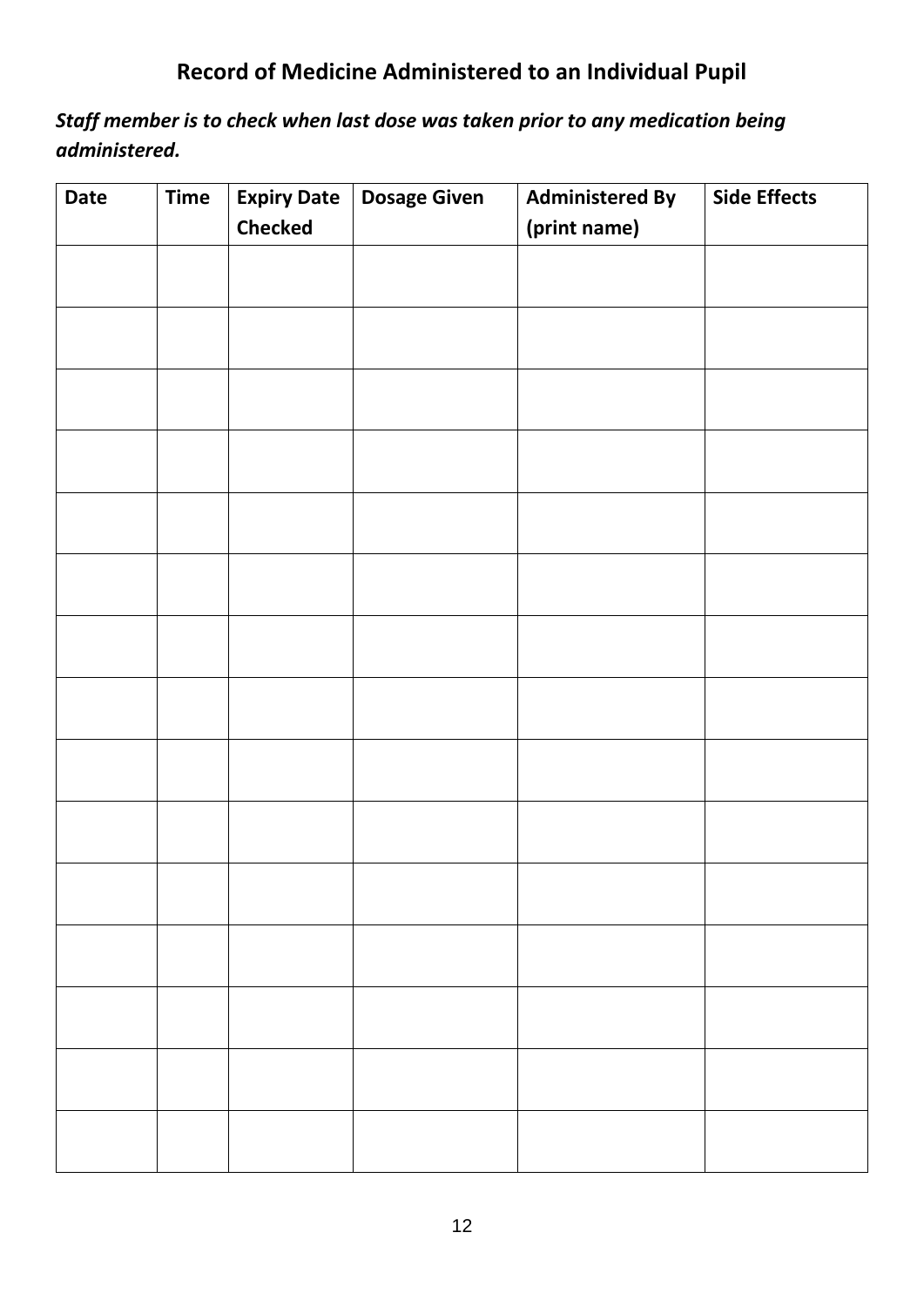# **Health Care Plan**

| <b>Pupil Name:</b>                                                                  |               |
|-------------------------------------------------------------------------------------|---------------|
| Date of Birth:                                                                      | <b>Class:</b> |
| <b>Medical Condition(s):</b>                                                        |               |
|                                                                                     |               |
|                                                                                     |               |
| <b>Emergency contact:</b>                                                           |               |
| Date of Plan:                                                                       |               |
| <b>Contributors:</b>                                                                |               |
|                                                                                     |               |
|                                                                                     |               |
|                                                                                     |               |
| Describe medical needs and give details of child's symptoms, triggers, signs,       |               |
| treatments, facilities, equipment or devices:                                       |               |
|                                                                                     |               |
|                                                                                     |               |
|                                                                                     |               |
| <b>Triggers:</b>                                                                    |               |
|                                                                                     |               |
|                                                                                     |               |
| Name of medication, dose, method of administration, when to be taken, side effects, |               |
| contra-indications, administered by/self-administered with/without supervision:     |               |
|                                                                                     |               |
|                                                                                     |               |
|                                                                                     |               |
| Daily care requirements:                                                            |               |
|                                                                                     |               |
|                                                                                     |               |